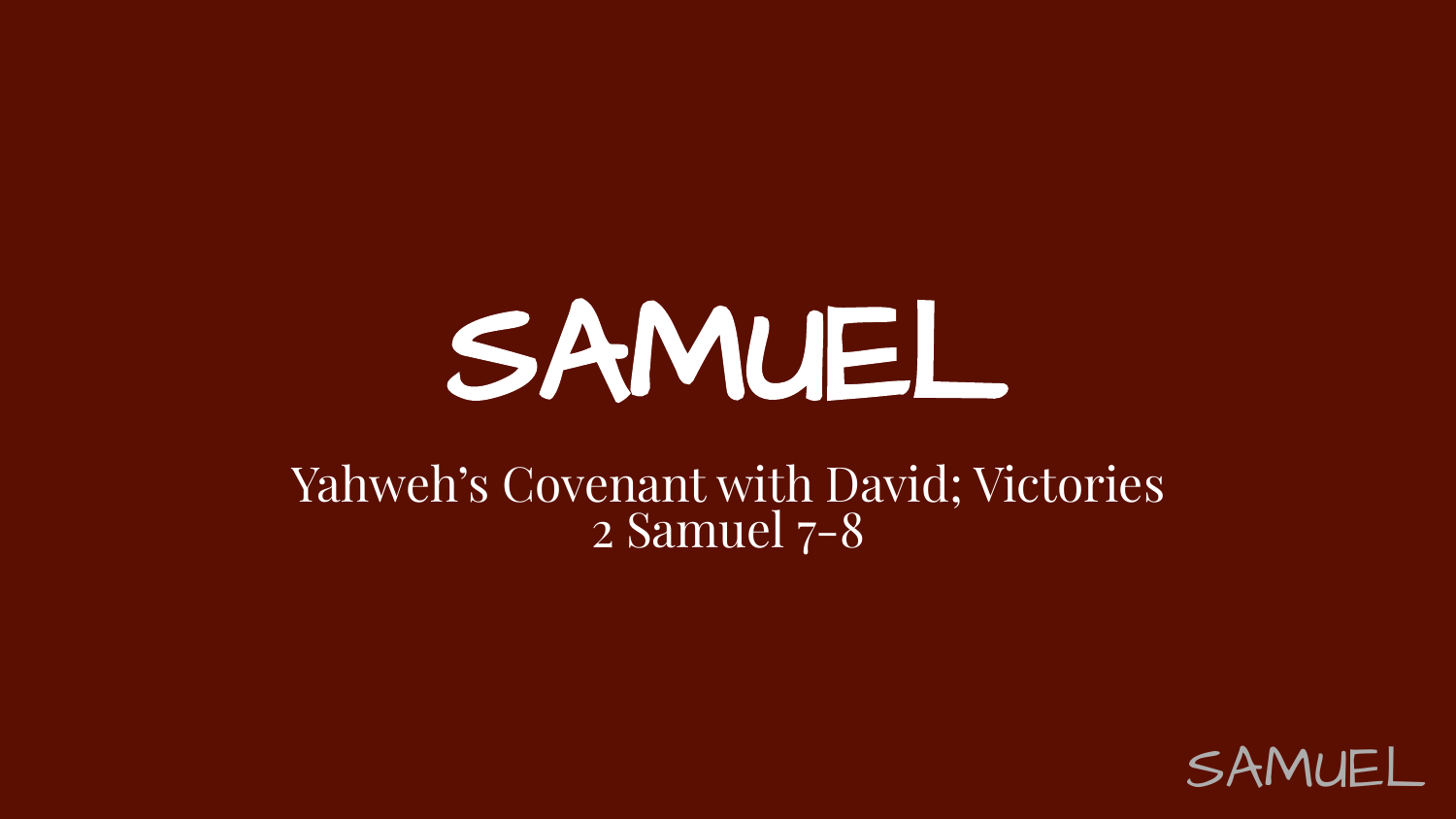

*King David with the Lyre* By Sebastiano Conca

"And David became greater and greater, for the Lord, the God of Hosts, was with him" -2 Samuel 5:10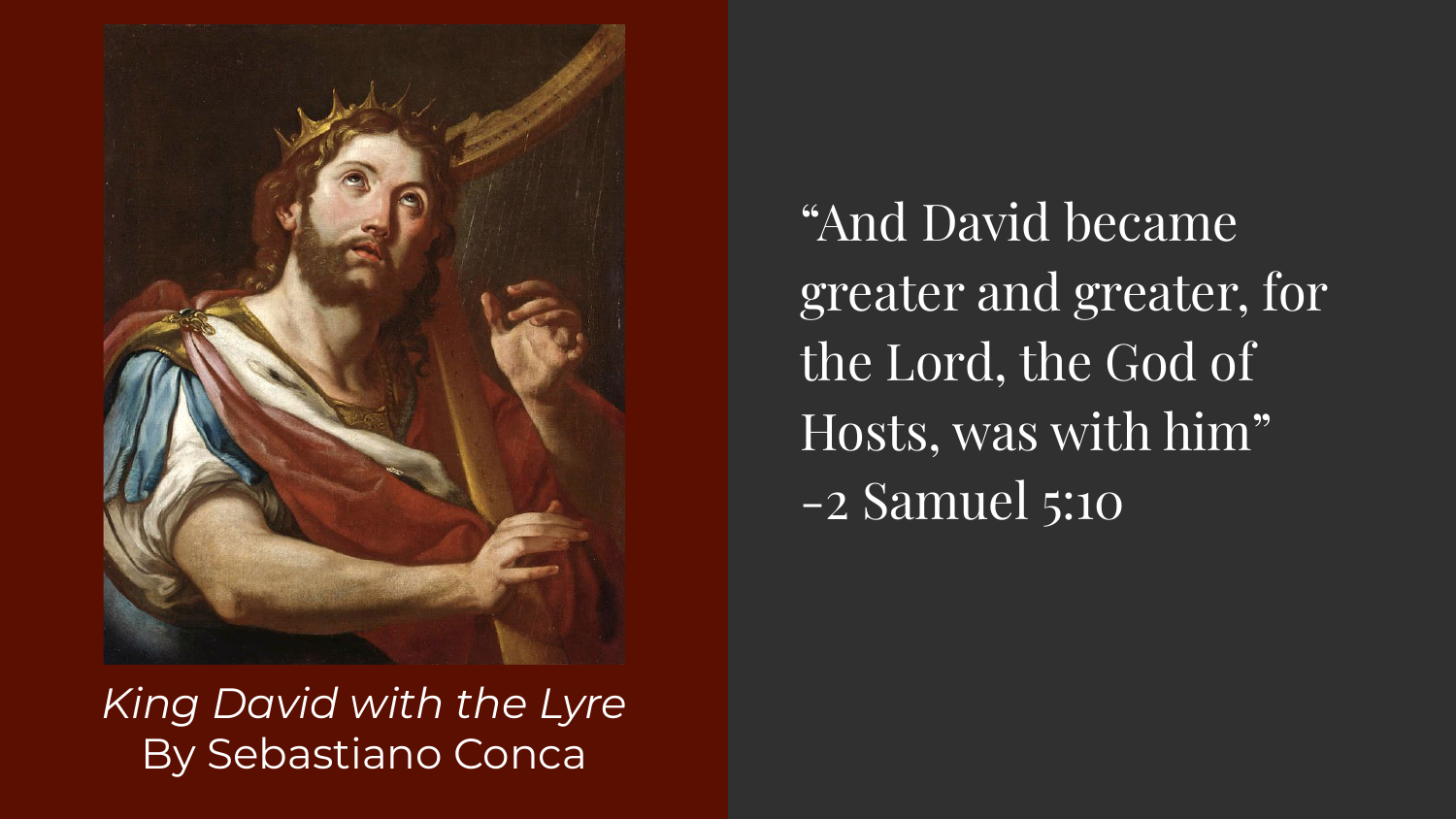# **Chapter 7**

- David offers a plan to build a temple
- God offers an alternate plan
- The Davidic Covenant
	- A new covenant alongside the Abrahamic and Mosaic
	- William Schniedewind compares 2 Samuel 7 to the Magna Carta or Declaration of Independence <*Society and the Promise>*
	- Inspires a people and engenders a national identity

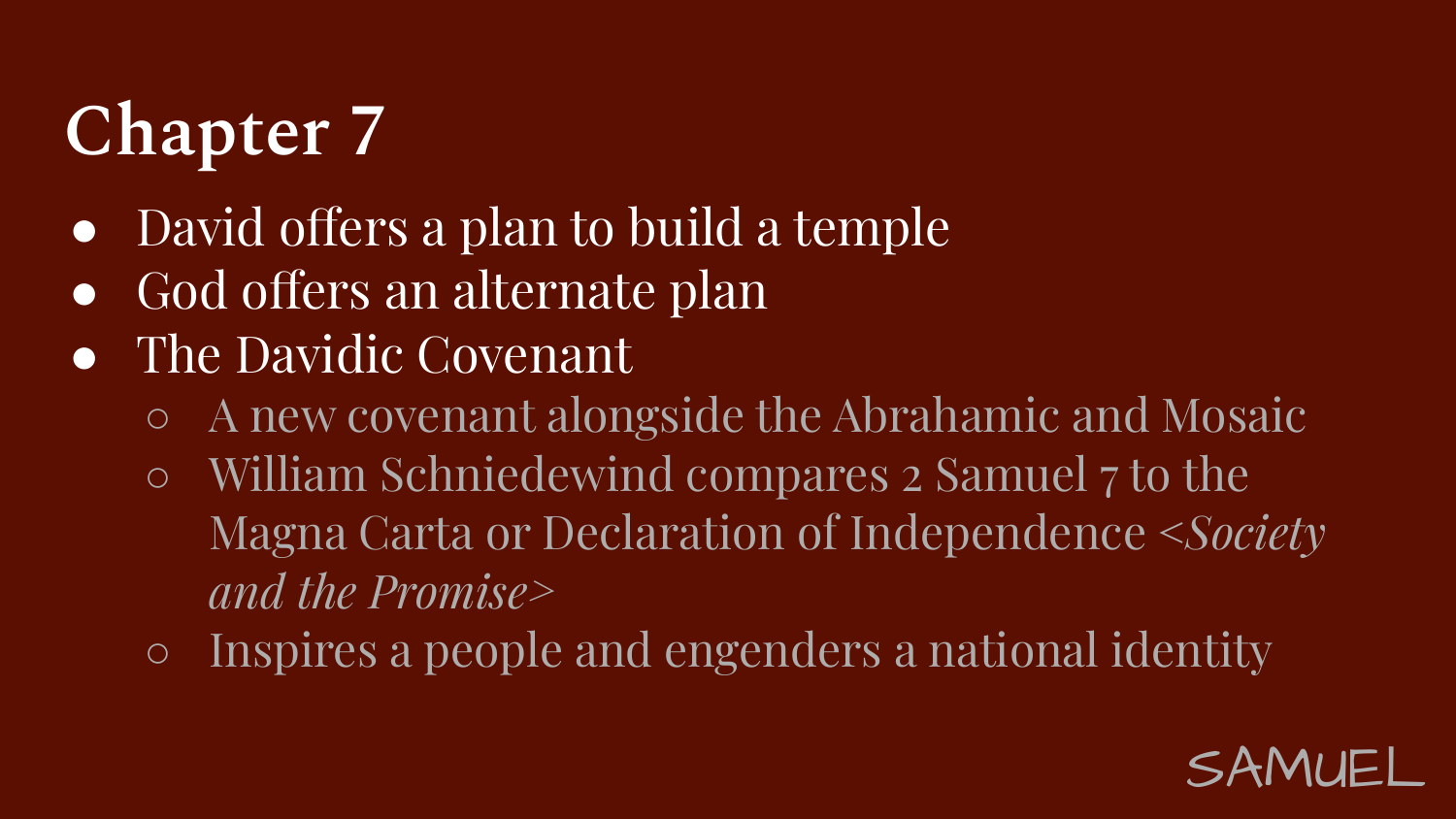# **7:1-3 David Intends to Build a Temple**

- King David lived in a house/palace
- God had given him rest from all his surrounding enemies
- The ark is in Jerusalem, but in a tent
	- Echoes of Deut 12:10-11
- **"The Lord is with you"** Nathan

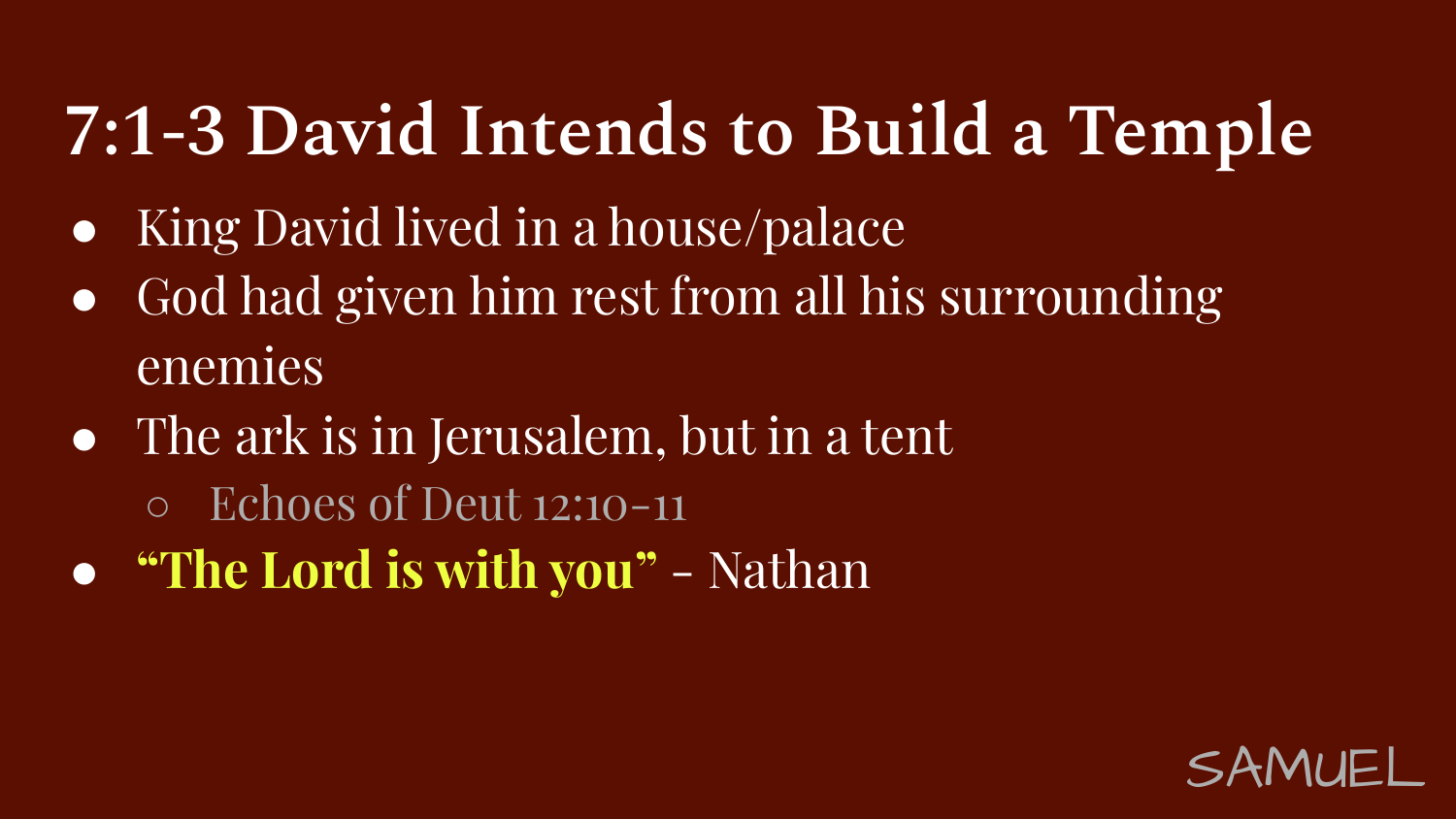# **"...the word of the Lord came…" 7:4-7**

- This phrase indicates prophecy
	- Will David listen or will he repeat Saul's mistakes?
- God doesn't need a house
- God hasn't <u>asked</u> for a house
	- Even when the temple is finished, Solomon remarks on how inadequate it is  $(1 \text{ Kings } 8:27)$

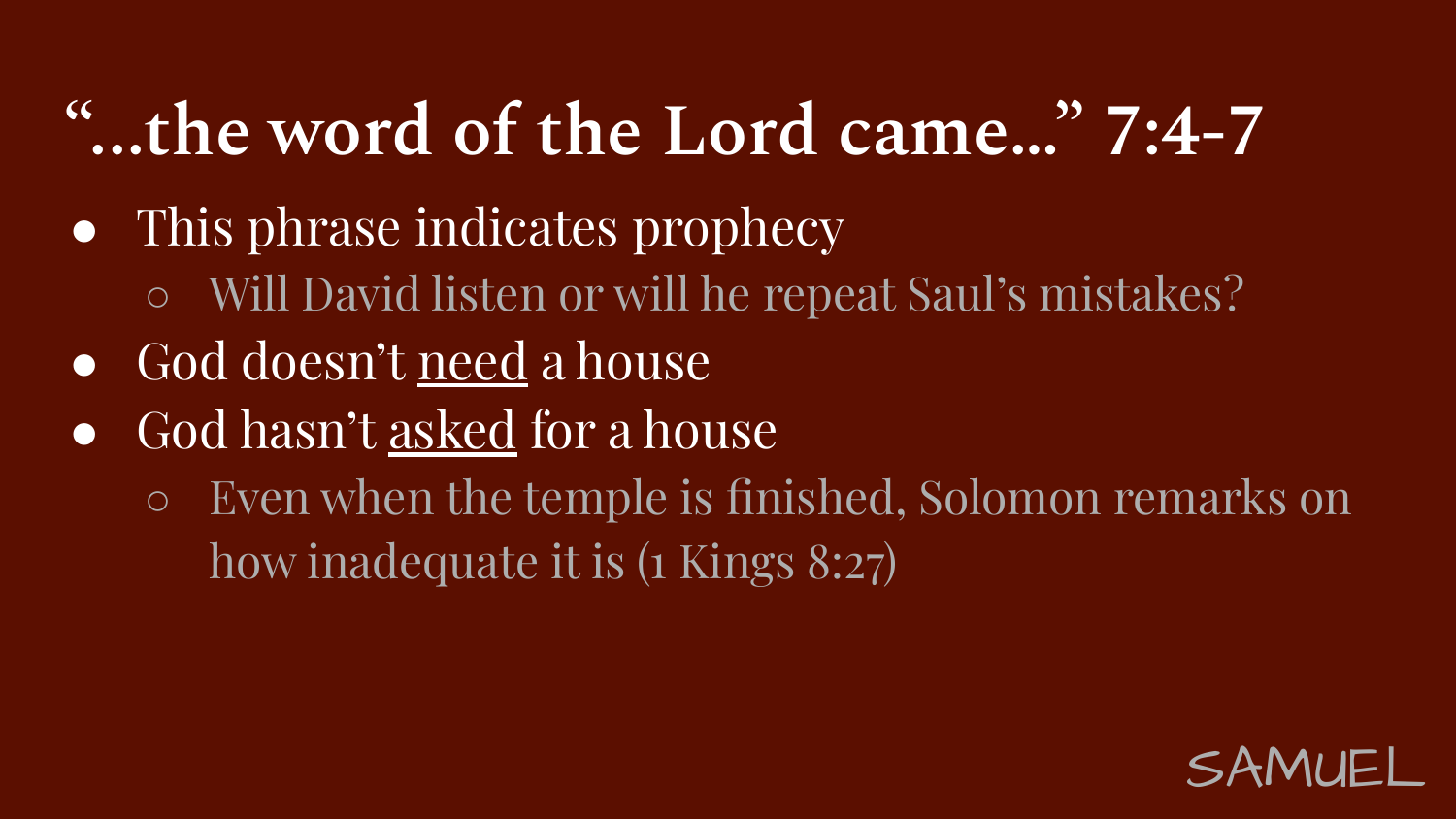### **God's Alternate Plan 7:8-17**

- God has blessed David to this point
	- David is the "Immanuel figure"; God is with him
		- 1 Sam 16:18; 18:12, 14, 28; 2 Sam 3:1; 5:10; 7:3
- God promises future blessings
	- Make David's name great
	- Give Israel a home and rest from her enemies
		- Promised rest in the land is a unifying theme through most of Israel's history

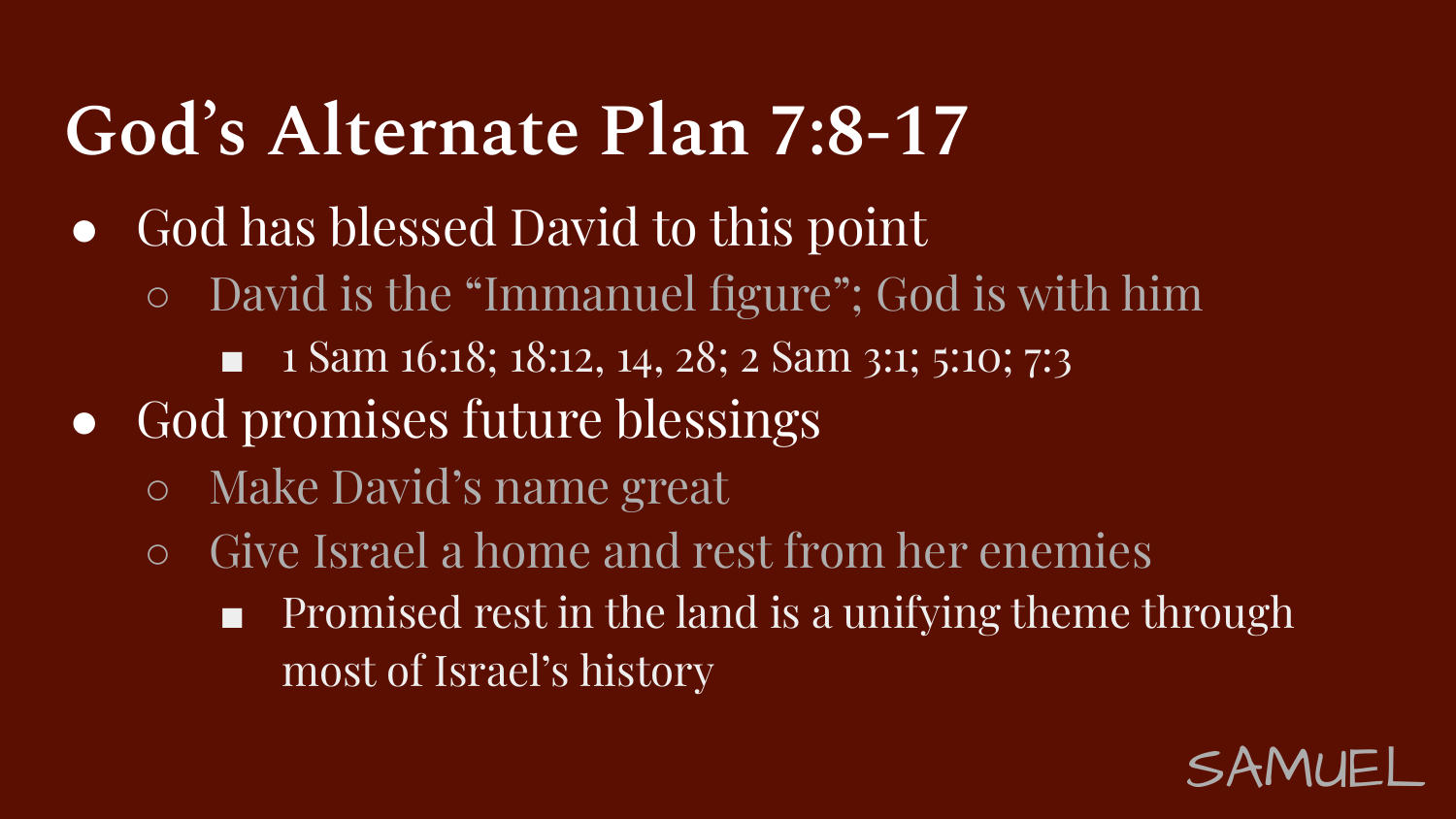# Why couldn't **David build the temple?**

David is a warrior with blood on his hands

- $\bullet$  1 Kings 5:3
- 1 Chron 22:8
- David accepts this decision gracefully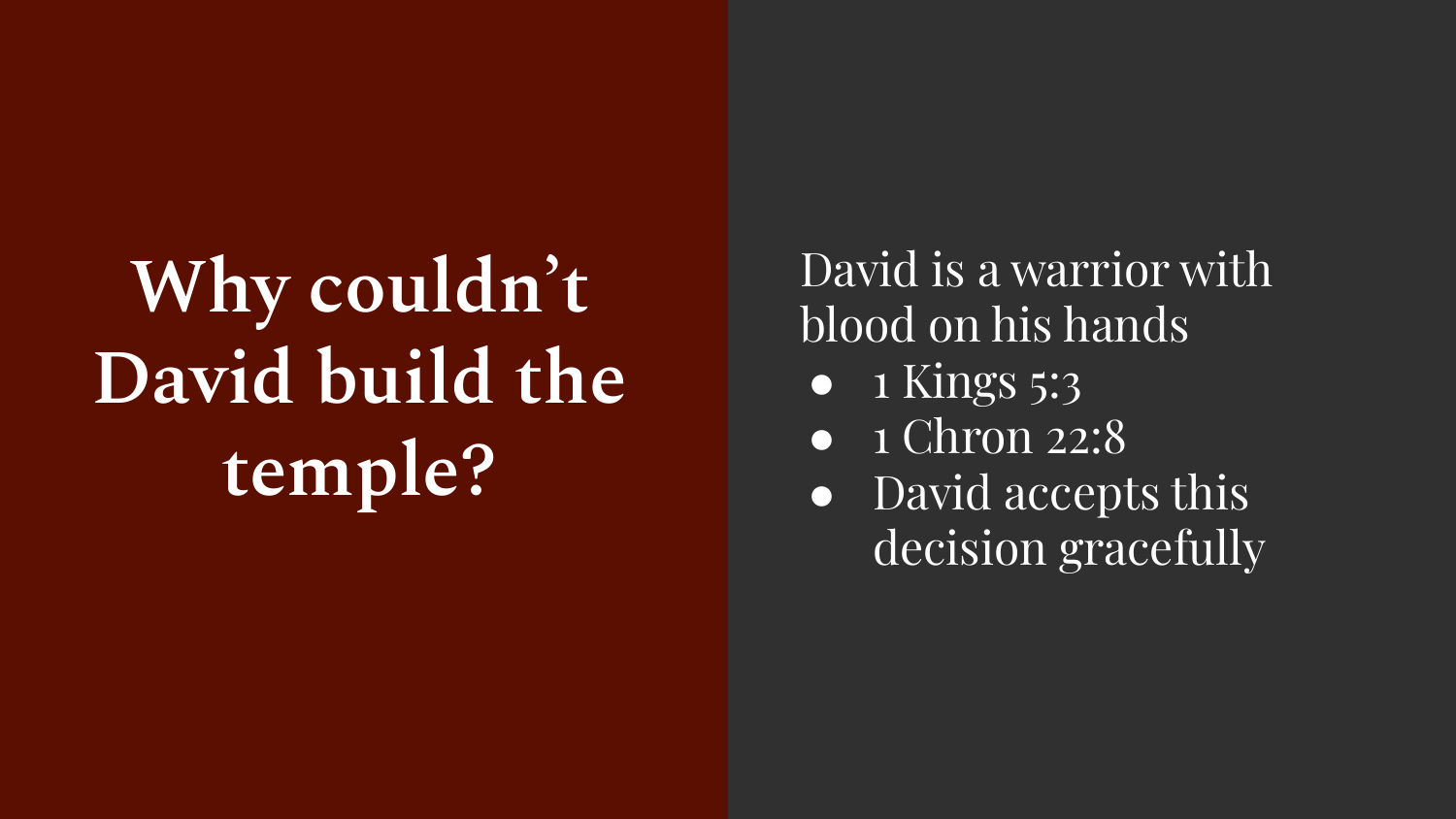# **House wordplay**

- David had intended to build God a house
- Instead, "...the Lord will make you a house"
	- A royal dynasty for David
	- David's son will build the temple
	- David's throne will be established "forever"
	- The Lord will never withdraw his love
		- As he did to Saul

"And your house and your kingdom shall be made sure forever before me. Your throne shall be established forever."

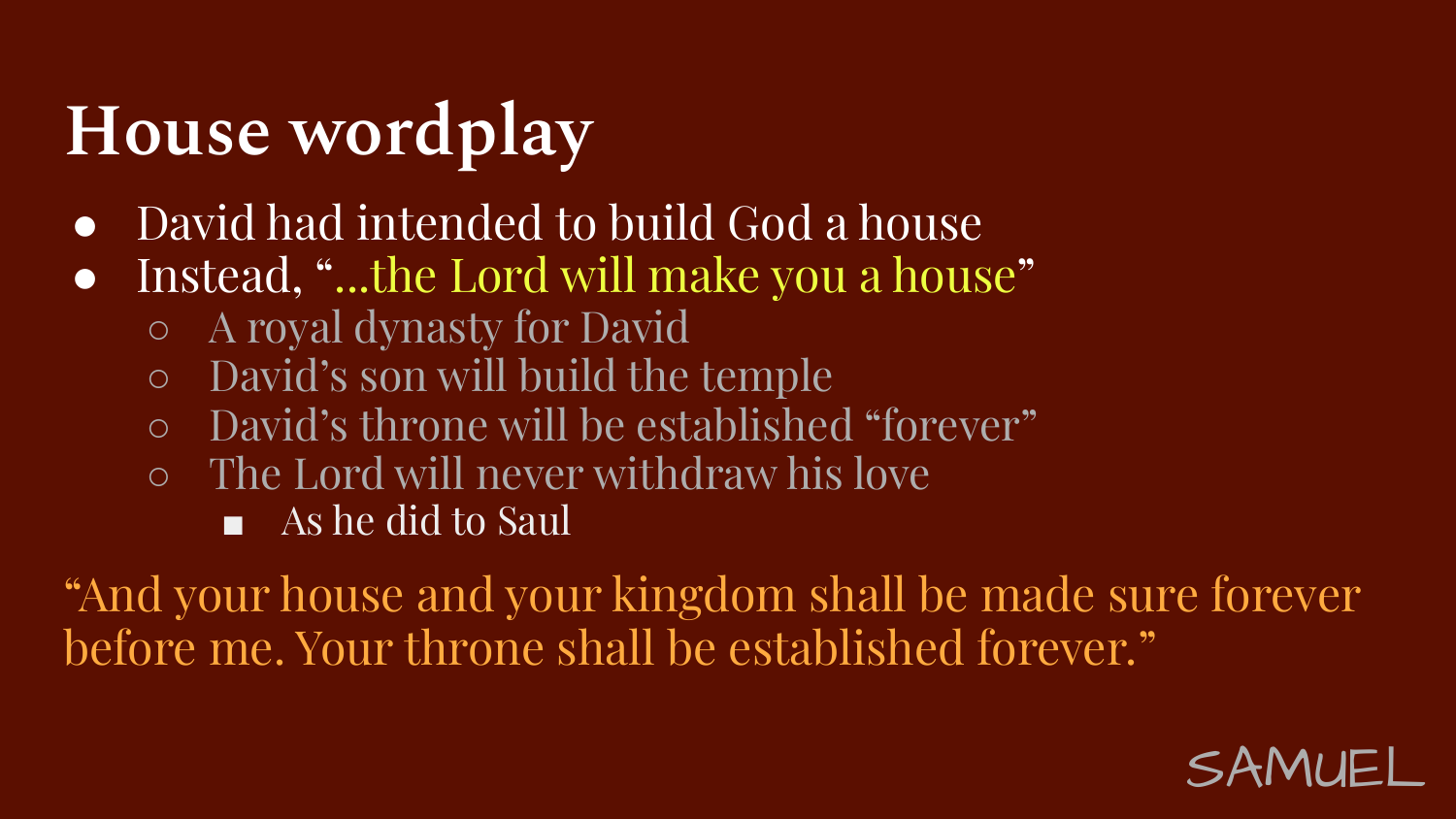#### **David's Prayer Response**

# Thanksgiving & Praise v.18-24 Supplication v.25-29

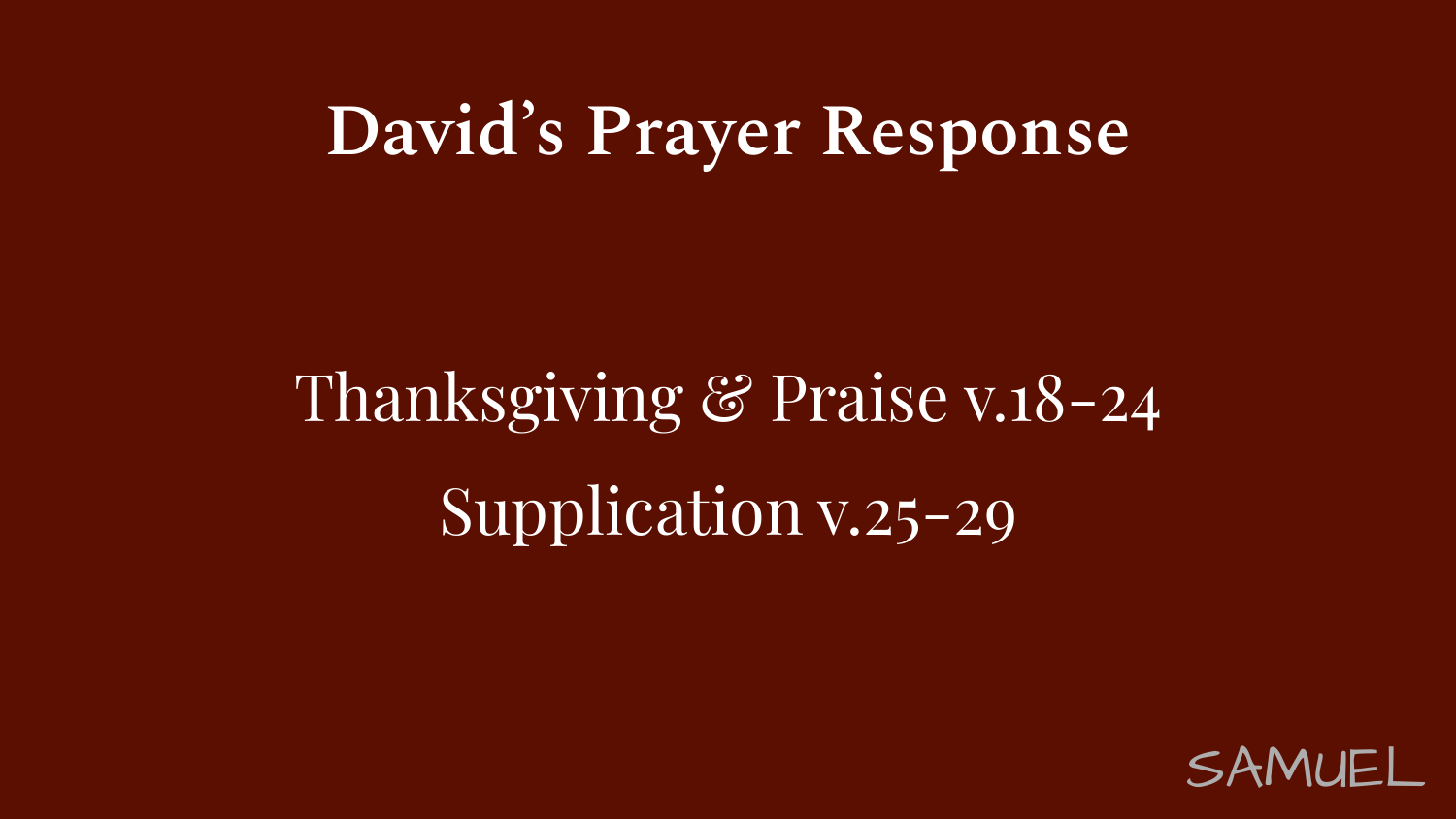## **Responses to Disappointing Prophecy**

Saul looked to negotiate

Saul rejected the prophet

Samuel becomes unwelcome

Humility & Self-Doubt

David acquiesces

David accepts Nathan

Nathan is welcomed everywhere he appears

Humility & Confidence in God working through him

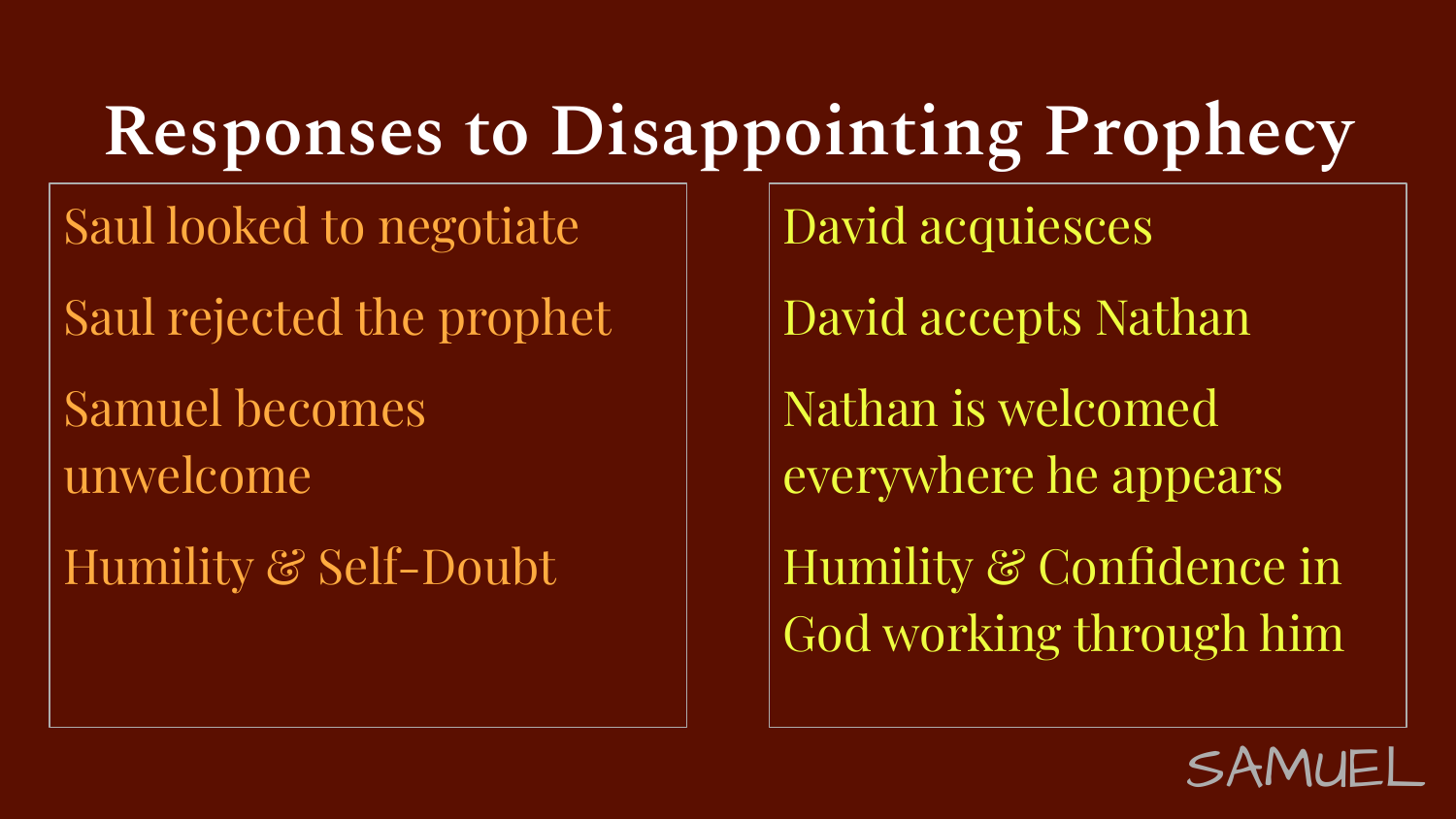# **God's Continuing Covenant**

- Praise for God's great covenant
	- "according to all we have heard with our ears"
		- Driving out people from the land
		- Deliverance from Egypt
	- "And you established for yourself your people Israel to be your people forever. And you, O Lord, became their God." (v.24)
- Supplication (v  $26-29$ )

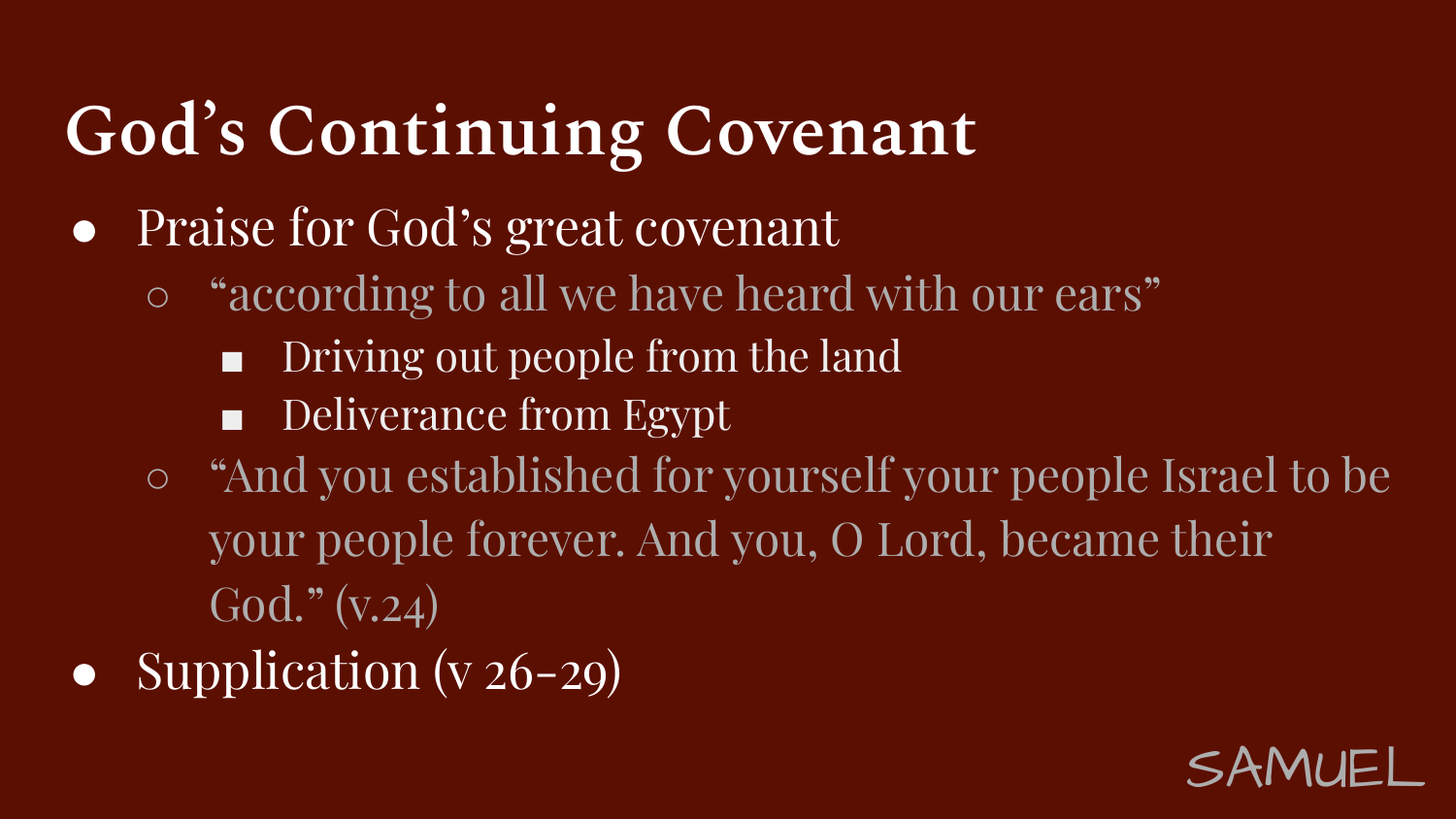- Is it a covenant?
	- 7:14 "I will be to him a father, and he shall be to me a son"
	- 7:15 "...but my steadfast love will not depart from him"
		- "steadfast love" = *hesed*
	- Psalm 89:1-4

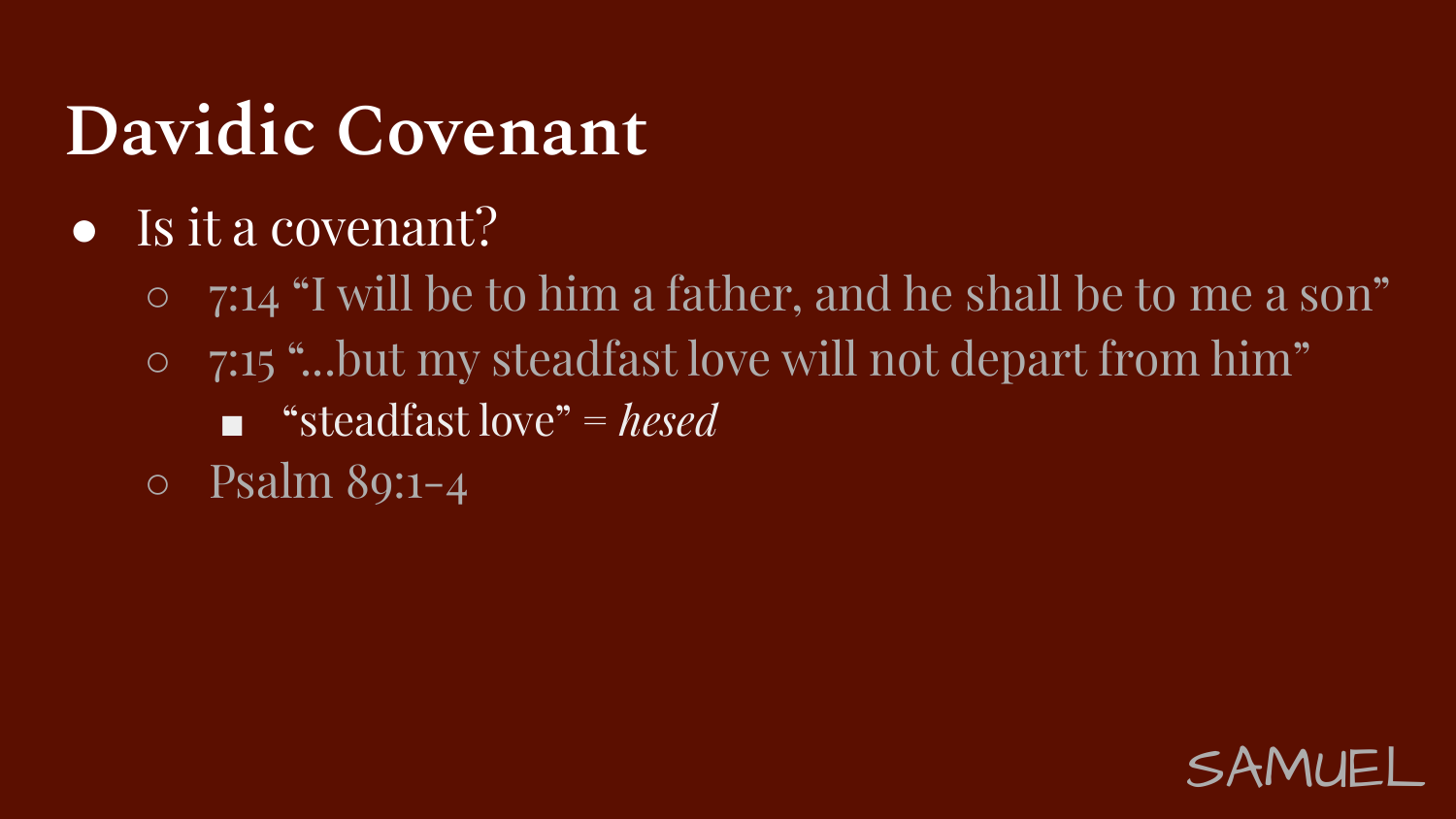- Why is it different from other covenants?
	- "forever" (13, 16) indicate a permanent, unconditional quality to this covenant
	- 1 Kings 8:25 "...You shall not lack a man to sit before me on the throne of Israel, <u>if only your sons pay close</u> attention to their walk, to walk before me as you have walked before me."
	- $\circ$  1 Kings 9:4-5

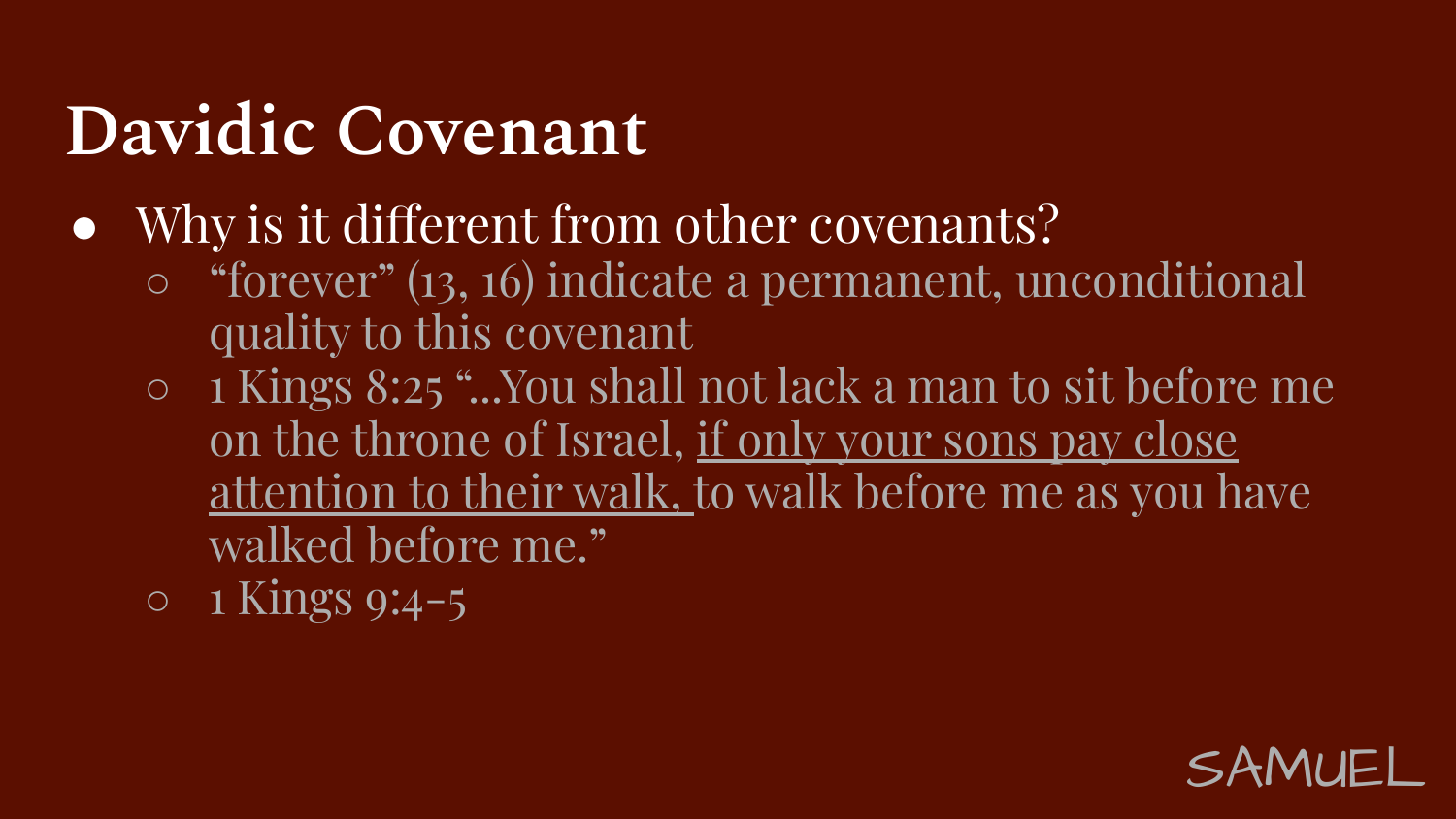- How is it related to other O.T. covenants?
	- Noah's (Gen 6:18, 9:1-17) **universal**
	- Abraham's (Gen 15 & 17) **deeper and narrower than Noah's**
	- Moses's (Ex Deut) **national and very conditional**
	- David's (2 Sam 7) **narrowed to a royal family**
- All four covenants are interconnected

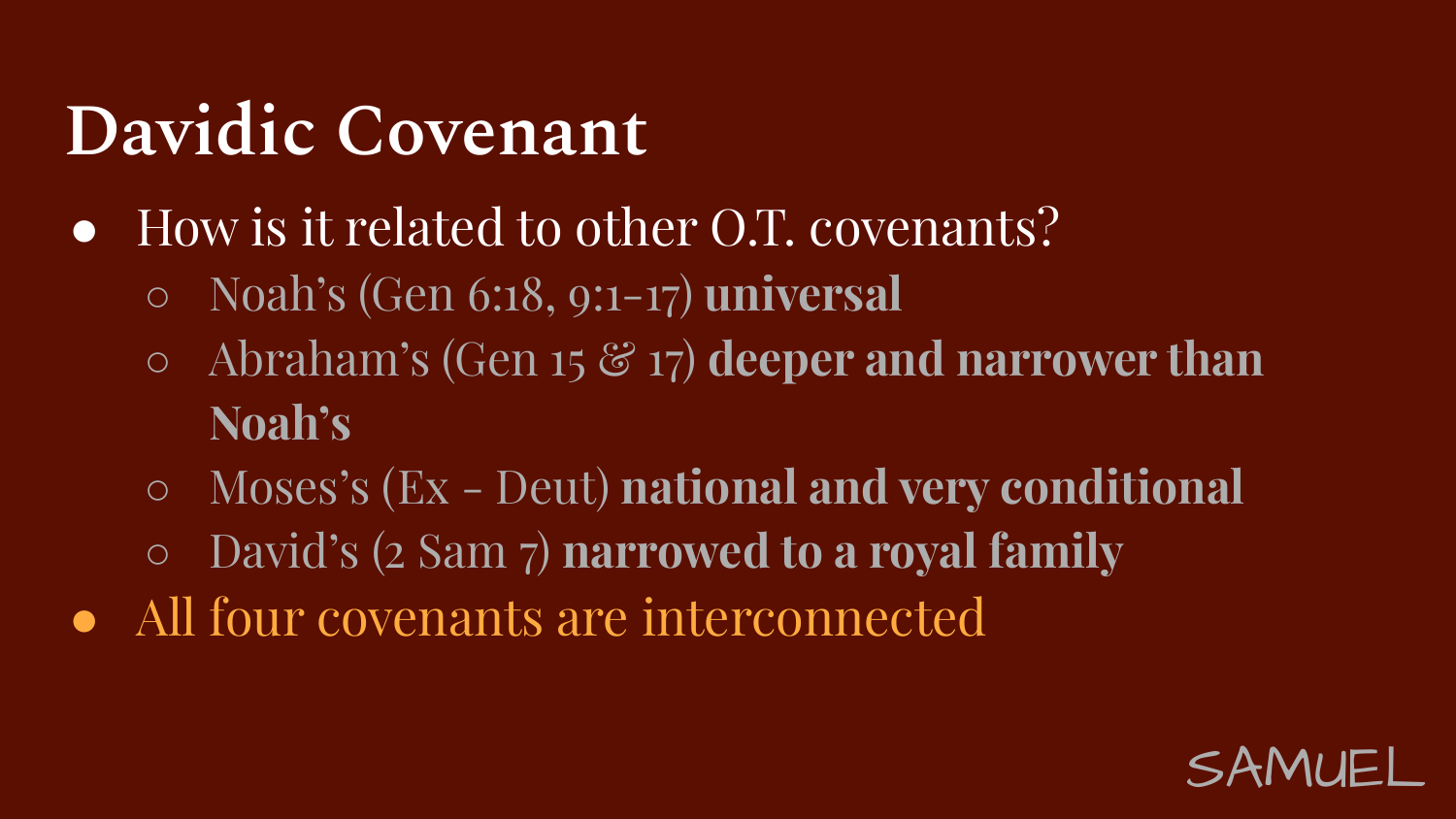- How is it related to the N.T.?
	- "I will be to him a father, and he shall be to me a son"
	- The father son relationship echoes throughout the N.T.
		- Starting with Jesus
		- Continuing through the epistles